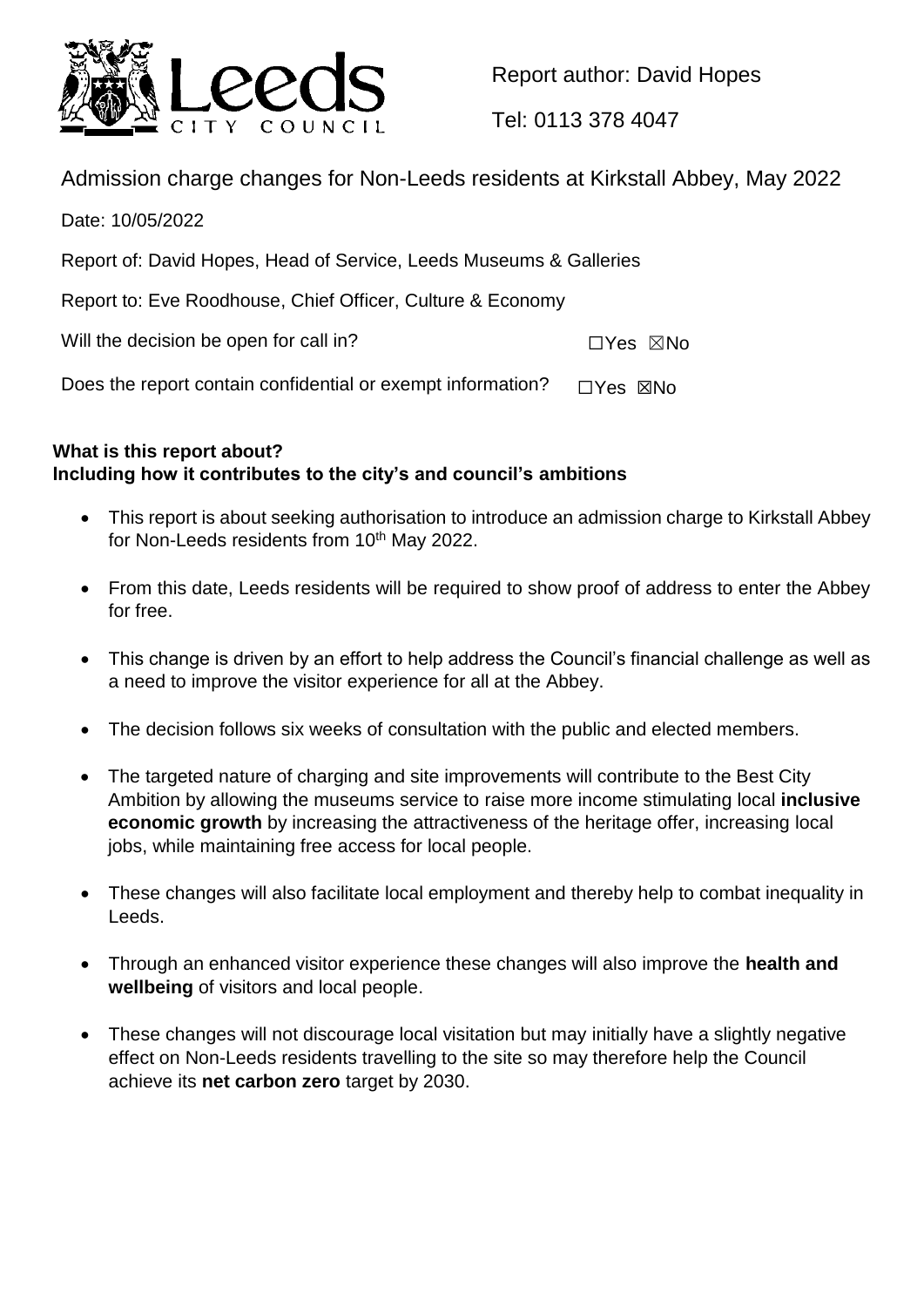### **Recommendations**

The Chief Officer for Culture & Economy is recommended to agree to the following:

- The introduction of an admission charge for Non-Leeds residents to Kirkstall Abbey from 10th May 2022.
- The requirement that Leeds residents show proof of address to gain free entry from 10<sup>th</sup> May 2022.
- Progress registering the Kirkstall Abbey Trust (which owns the site) with the Charity Commission.

### **Why is the proposal being put forward?**

- 1. Kirkstall Abbey (KA) is one of nine sites managed by Leeds Museums & Galleries, LCC's museums service.
- 2. KA is one of the most complete examples of a medieval Cistercian abbey in Britain. Set in wonderful parkland along the banks of the River Aire, Kirkstall Abbey boasts historic architecture amid a haven of wildlife and greenery.
- 3. The Abbey was originally conveyed by way of a deed of gift to the Mayor Burgesses and Alderman of Leeds as a public park for the purposes of the Recreation Grounds Act 1859 (RGA 1859) and is held by the Council as sole trustee.
- 4. Pre-Covid, KA attracted an average of 215,000 visitors per year, 72% of whom came from Leeds. Currently, admission is free for all.
- 5. Like many councils, Leeds City Council is facing significant challenges with budgets. This is due to the impact of coronavirus and also reductions in funding from central government. Leeds City Council faces a financial gap of £126m between 22/23 and 24/25.
- 6. Leeds Museums & Galleries is tasked with raising an additional £160k in 2022/23, and increasing that to raise £250k in 2023/24 and 2024/25.
- 7. The introduction of an admission charge for Non-Leeds residents to the Abbey is anticipated to raise £160k additional income in FY 2022-23 (and the relocation of the café from Abbey House Museum is expected to raise an additional £90k in the following two years).
- 8. Following the approval of a service review proposal (CD SR 22-24 3) by the Executive Board on 15 December 2021, six weeks of public consultation on the admissions proposals took place in January and February 2022.
- 9. The consultation demonstrated that while the introduction of an admission fee to a free site was not altogether popular, support grew when the price-point was lower and when it was pointed out that a ticket would permit entry for 12 months. The consensus on price-point was £5 or less, with affordable rates for families.
- 10. There was also some concern about evidencing proof of address. There is however a precedent for this at Leeds Industrial Museum where local people (on providing proof of address) pay £1 for admission. There have been no issues reported following this change at LIM.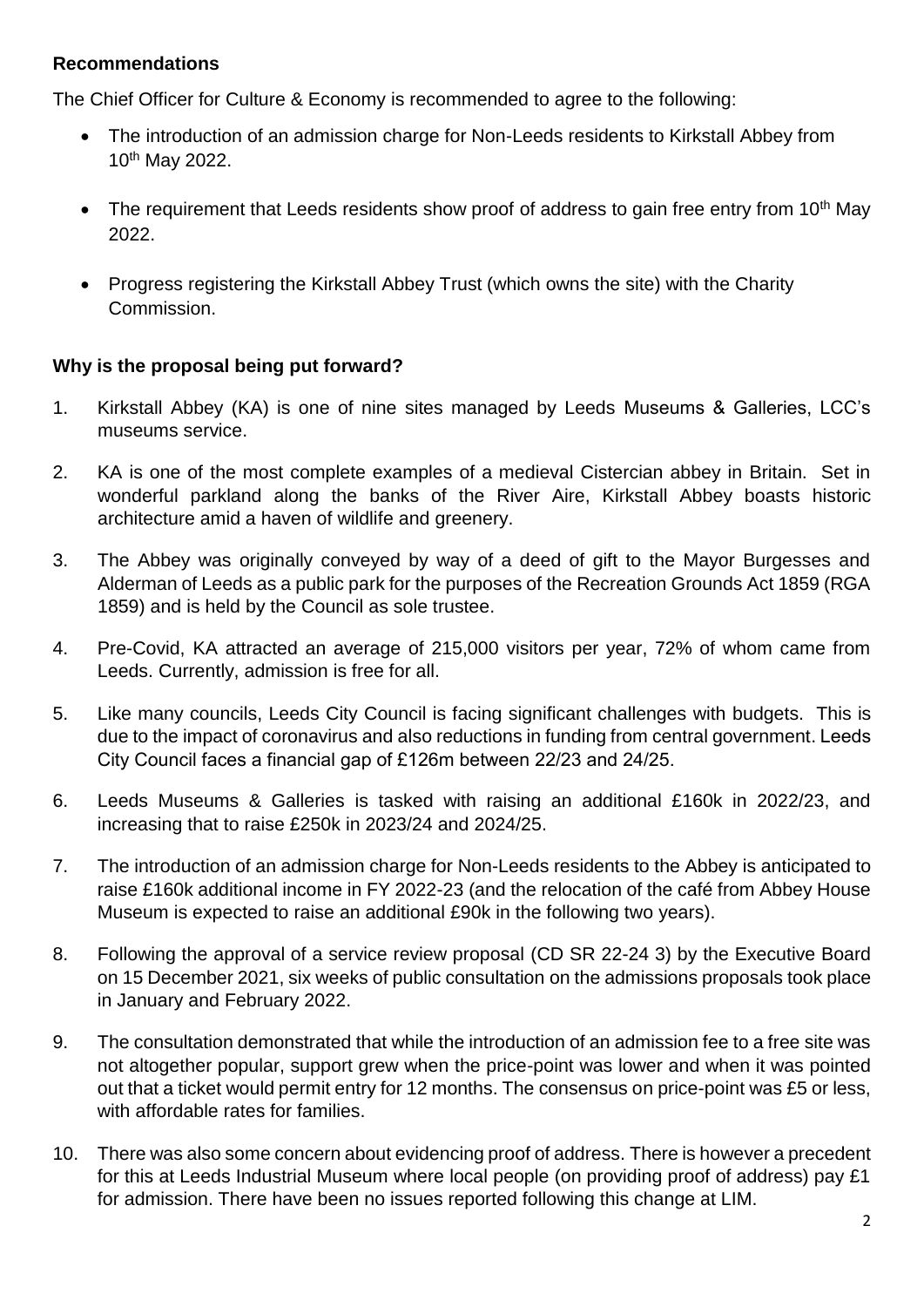11. After analysis of the consultation findings it has been decided to proceed with the admission charge for Non-Leeds residents. Instead of the proposed £8 fee for adults, this will be set at £5 with concessions and family prices set proportionately, in line with other LMG sites. Residents of Leeds will remain free. Leeds residents will be classified by the postcodes that pay their council tax to LCC and will be asked to show a driving license, recent utility bill, or equivalent.

### **What impact will this proposal have?**

| <b>Wards Affected: All</b>        |                 |           |
|-----------------------------------|-----------------|-----------|
| Have ward members been consulted? | $\boxtimes$ Yes | $\neg$ No |

### **What consultation and engagement has taken place?**

- 12. Consultation with the Executive Board member for Economy, Culture and Education has been ongoing since the proposal was first suggested on 6<sup>th</sup> September 2021. A meeting was held at Abbey House Museum with the three local elected members, Councillors Illingworth and Venner, on 10<sup>th</sup> December 2021 and Councillor Bithell (who could not attend) sent feedback via email.
- 13. A workshop was held with Kirkstall Abbey and Abbey House Museum staff on 21<sup>st</sup> October 2021.
- 14. As noted above, public consultation on the proposal started on Your Voice on 6<sup>th</sup> January 2022 and lasted for six weeks.
- 15. This proposal was also discussed at the Strategy and Resources Scrutiny committee on 24<sup>th</sup> January 2022.
- 16. There has also been extensive discussions with colleagues in Legal and Finance. An external barrister who specialises in local authorities and charity law was appointed to look at the particular circumstances of the Abbey with a view to charging.

#### **What are the resource implications?**

- 17. A series of improvements are being made to the site through Arts Council England investment, including; new interpretation, audio tour and possible AR experiences, as well as some small retail changes. A new route through the visitor centre is being made to accommodate taking admission.
- 18. Online ticketing will be implemented to improve customer experience, help in marketing to outside of Leeds and data gathering for future relationship building, including investment to Destination Management Organisations (DMOs) to encourage increased coach visit.
- 19. There will be a small change in working patterns in the Kirkstall Abbey visitor centre in order to engage with all visitors to determine admissions 'status'. A DDR and DDN has been submitted to the Chief Officer Operations and Active Leeds (after consultation with union colleagues) for 2 x 15 hour seasonal posts (to be in post and trained before the start of school summer holidays) until the end October 2022. Depending upon the length of the recruitment process and any notices required likely to cost in the region of £5,346 + on costs. This option will allow us to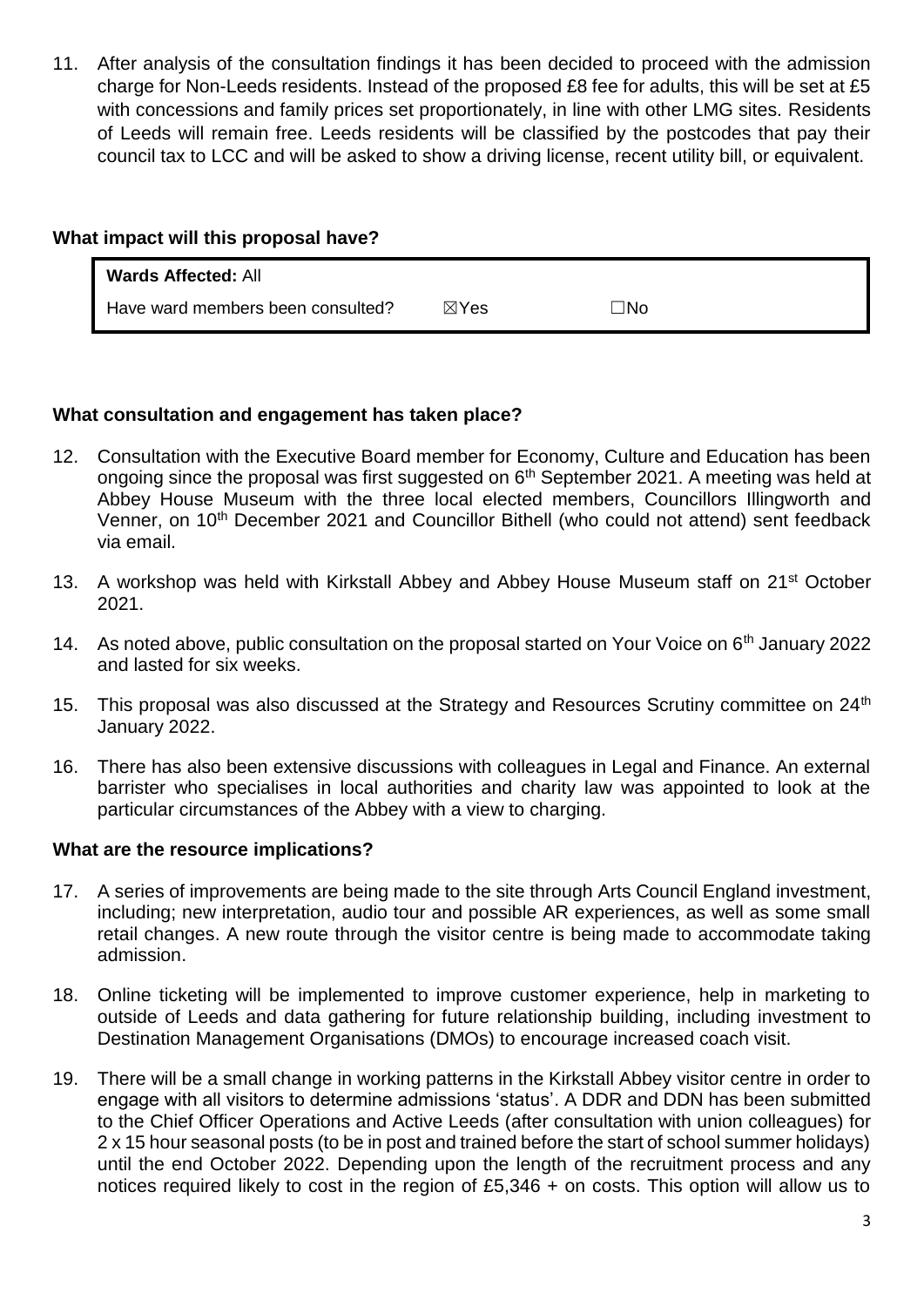analyse the effect of charging non-Leeds residents for admission to the abbey ruins on daily operations to inform future long-term staffing requirements.

### **What are the legal implications?**

20. The legal rights to charge an admission have been considered in line with the original bequest of ownership to LCC and in regards to the HLF funding given in 2004. It is the opinion of the LCC legal team that although the local authority has the power to charge admission fees, charging via the trust which owns the Abbey will be the most beneficial financially.

#### **What are the key risks and how are they being managed?**

- 21. There is a reputational risk around a change of this nature, both among Leeds residents and non-residents. A communications plan has been prepared but this could not be implemented during purdah (election on  $5<sup>th</sup>$  May 2022). Therefore, communications will commence on  $9<sup>th</sup>$ May and there will be a 'soft opening' whereby the entry requirements will be introduced gradually to avoid adverse reactions particularly among local people. From June, all visitors will be expected to either produce proof of residence or pay admission if not resident in the Leeds Council Tax area.
- 22. Another main risk is that there will not be sufficient numbers to justify the charge changes or that a visit will not be regarded as 'value for money'. To mitigate this risk, as noted in 15 (above) improvements have been made to the visitor experience for all, and a marketing campaign will seek to reinvigorate the Abbey's image.
- 23. Finally, the legal status of the Abbey's ownership is unusual and the move to levy a charge has asked questions of how the local authority does this. Legal opinion has been sought from a specialist barrister and from within the LCC legal team providing some reassurance that whilst the local authority can charge it is more advantageous to register the trust with the Charity Commission and to charge as a charity.

### **Does this proposal support the council's 3 Key Pillars?**

**⊠Inclusive Growth** *⊠***Health and Wellbeing** *⊠Climate Emergency* 

- 24. Inclusive growth: tackling poverty, helping everyone benefit from the economy to their full potential. The enhanced visitor experience will help stimulate the local economy and may lead to job growth both directly and indirectly by attracting more visitors into the area.
- 25. Health and wellbeing: reducing health inequalities and supporting active lifestyles with an improved visitor experience at KA.
- 26. Climate emergency: as noted above, these changes, may initially have a slightly negative effect on Non-Leeds residents travelling to the site so could help the Council achieve its **net carbon zero** target by 2030.

#### **Options, timescales and measuring success**

#### **a) What other options were considered?**

27. That the Abbey could continue to be free to all. This might have meant that other charging sites needed to increase their costs and these would affect all (not just Non-Leeds residents).